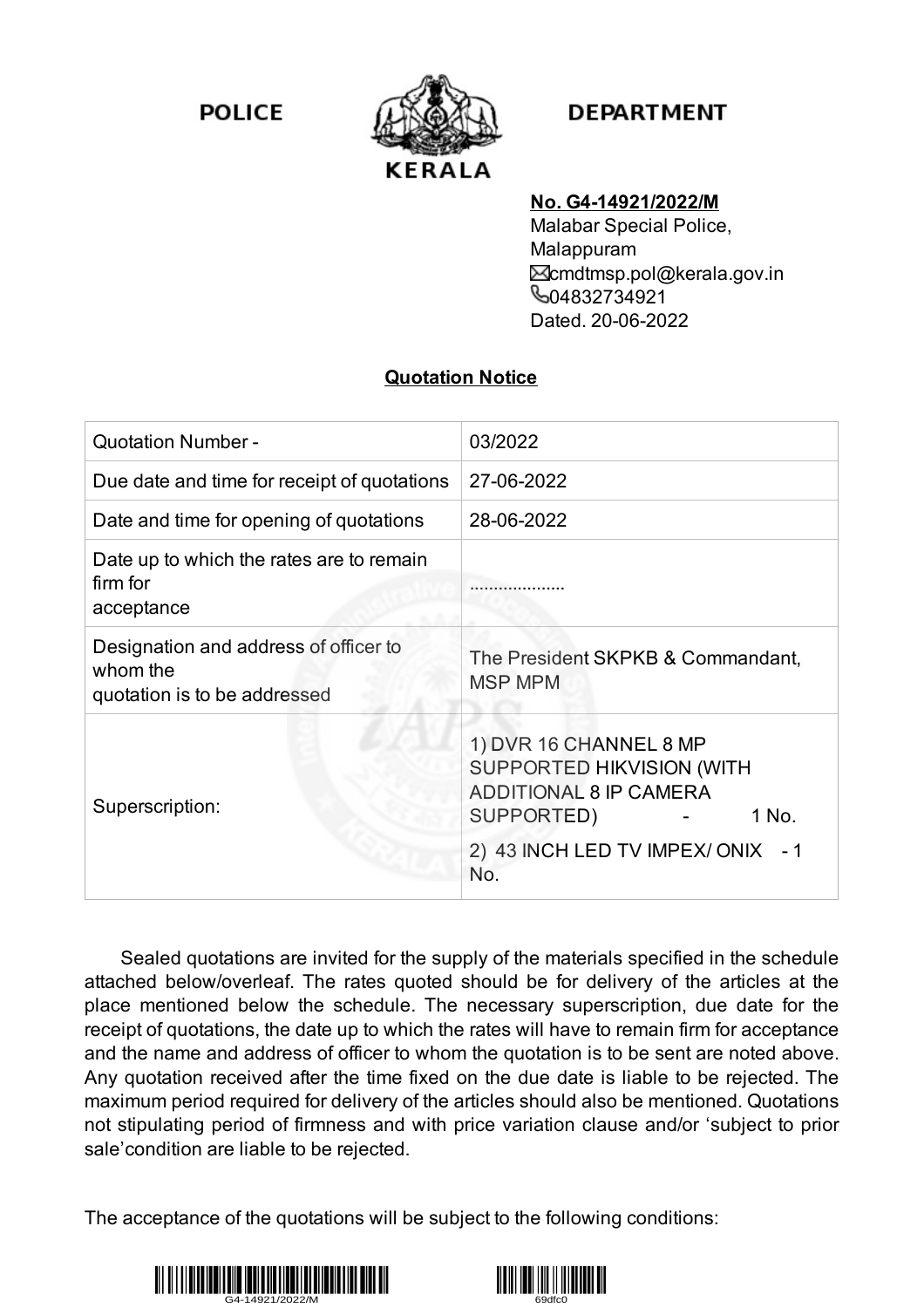- 1. Acceptance of the quotation constitutes a concluded contract. Nevertheless, the successful tenderer must within a fortnight/a month after the acceptance of his quotation furnish 5 per cent of the amount of the contract as security deposit and execute an agreement at his own cost for the satisfactory fulfillment of the contract, if so required.
- 2. Withdrawal from the quotation after it is accepted or failure to supply within a specified time or according to specifications will entail cancellation of the order and purchases being made at the offerers expenses from elsewhere, any loss incurred thereby being payable by the defaulting party. In such an event the Government reserves also the right to remove the defaulter's name from the list of Government suppliers permanently or for a specified number of years
- 3. Samples, duly listed, should be forwarded if called for under separate cover and the Unapproved samples got back as early as possible by the offerers at their own expenses and the Government will in no case be liable for any expenses on account of the value of the samples or their transport charges, etc. In case, the samples are sent by railway; the railway receipt should be sent separately, and not along with the quotation since the quotation will be opened only on the appointed day and demurrage will have to be paid if the railway parcels are not cleared in time. Quotations for the supply of materials are liable to be rejected unless samples, if called for of the materials tendered for are forwarded. The approved samples may or may not be returned at the discretion of the undersigned. Samples sent by V.P. Post or "freight to pay" will not be accepted.
- 4. No representation for enhancement of price once accepted will be considered during the currency of the contract.
- 5. Any attempt on the part of tenderers or their agents to influence the Officers concerned in their favour by personal canvassing will disqualify the tenderers.
- 6. If any license or permit is required, tenderers must specify in their quotation and also state the authority to whom application is to be made
- 7. The quotation may be for the entire or part supplies. But the tenderers should be prepared to carry out such portion of the supplies included in their quotation as may be allotted to them.
- 1. (a) In cases where a successful tenderer, after having made partial supplies fails to fulfill the may be fixed by the Government towards damages be recovered from the defaulting tenderer.

(b) Even in cases where no alternate purchases are arranged for the materials not supplied, the proportionate portion of the security deposit based on the cost of the materials not supplied at the rate shown in the tender of the defaulter shall be forfeited and balance alone shall be refunded.

(c) Any sum of money due and payable to the contractor (including Security Deposit returnable to him) under this contract may be appropriated by the Purchasing Officer or Government or any other person authorized by Government and set-off against any claim of the Purchasing Officer or Government for the payment of a sum of money arising out of or under any other contract made by the contractor with the Purchasing Officer or Government or any other person authorized by Government.

- 1. The prices quoted should be inclusive of all taxes, duties, cesses, etc., which are or may become payable by the contractor under existing or future laws or rules of the country of origin/supply or delivery during the course of execution of the contract.
- 2. (a) Ordinarily payments will be made only after the supplies are actually verified and taken to stock but in exceptional cases, payments against satisfactory shipping